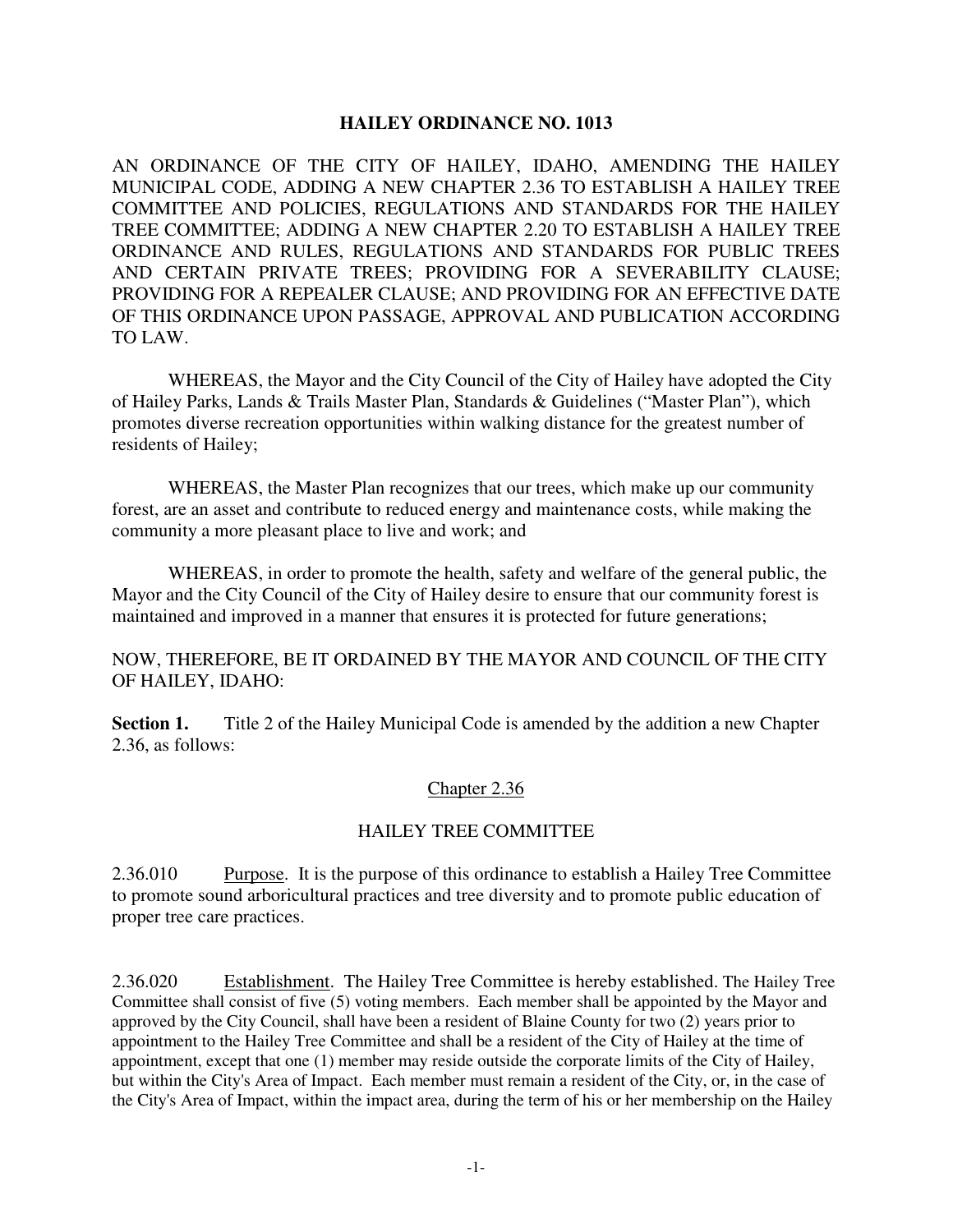Tree Committee. Each member shall serve for a term of three (3) years. The terms shall be staggered and shall be filled in the same manner as original appointments, but replacements shall serve only until the expiration of the original term. The initial appointment term shall be one year for one member, two years for two members and three years for two members. Thereafter, appointments shall be for a term of three years or until a successor is appointed. The Hailey Tree Committee shall elect officers from among the members of the Hailey Tree Committee. The chairperson shall preside at meetings of the Hailey Tree Committee. The vice chairperson shall, in the absence of the chairperson, perform the duties of the chairperson. All meetings of the Hailey Tree Committee shall be open to the public, and follow the requirements of Idaho's open meeting laws. The Hailey Tree Committee shall keep minutes and other appropriate written records of its resolutions, proceedings, and actions. All public hearings shall be conducted following public hearing procedures contained in Chapter 2.04 of the Hailey Municipal Code.

2.36.030 Recommending Body. The Hailey Tree Committee shall have no authority to bind any governing body affected by planning decisions. However, the Hailey Tree Committee shall have the power to make recommendations, upon a majority vote of its attending members, to the City Council, the Hailey Planning and Zoning Commission, the Hailey Historic Preservation Commission, and the Hailey Parks and Lands Board or other similar commissions or boards.

# 2.36.040 Powers and Duties.

A. Unless otherwise provided by law, the Hailey Tree Committee shall have the power to make whatever rules are necessary for the execution of its duties as set forth in this Ordinance. Rules of procedure and bylaws adopted by the Committee shall be available for public inspection. The Committee shall meet a minimum of four times a year.

 B. The Hailey Tree Committee shall perform any and all of its obligations under Chapter 12.20 of the Hailey Municipal Code.

 C. The Hailey Tree Committee shall draft and recommend necessary amendments to Chapter 12.20 of the Hailey Municipal Code. The Committee shall also create, draft and recommend a City of Hailey Urban Forestry Plan ("Forestry Plan") to the City Council. The Forestry Plan shall contain provisions for notice to adjacent property owners, who will be granted a right to comment on the planting, removal and maintenance of Public Trees. Should the Forestry Plan be accepted and codified by the Council, the Committee shall draft and recommend necessary amendments to those documents. The Forestry Plan shall be reviewed on a five-year basis.

D. The Hailey Tree Committee shall create, draft and recommend policy and implementation of policy concerning selection, planting, maintenance, and removal of trees, shrubs and other plants in the city.

E. The Hailey Tree Committee shall recommend the allocation of funds for the implementation of Chapter 12.20 of the Hailey Municipal Code, for the establishment of educational and informational programs, and for the development of policies and procedures regarding the city duties.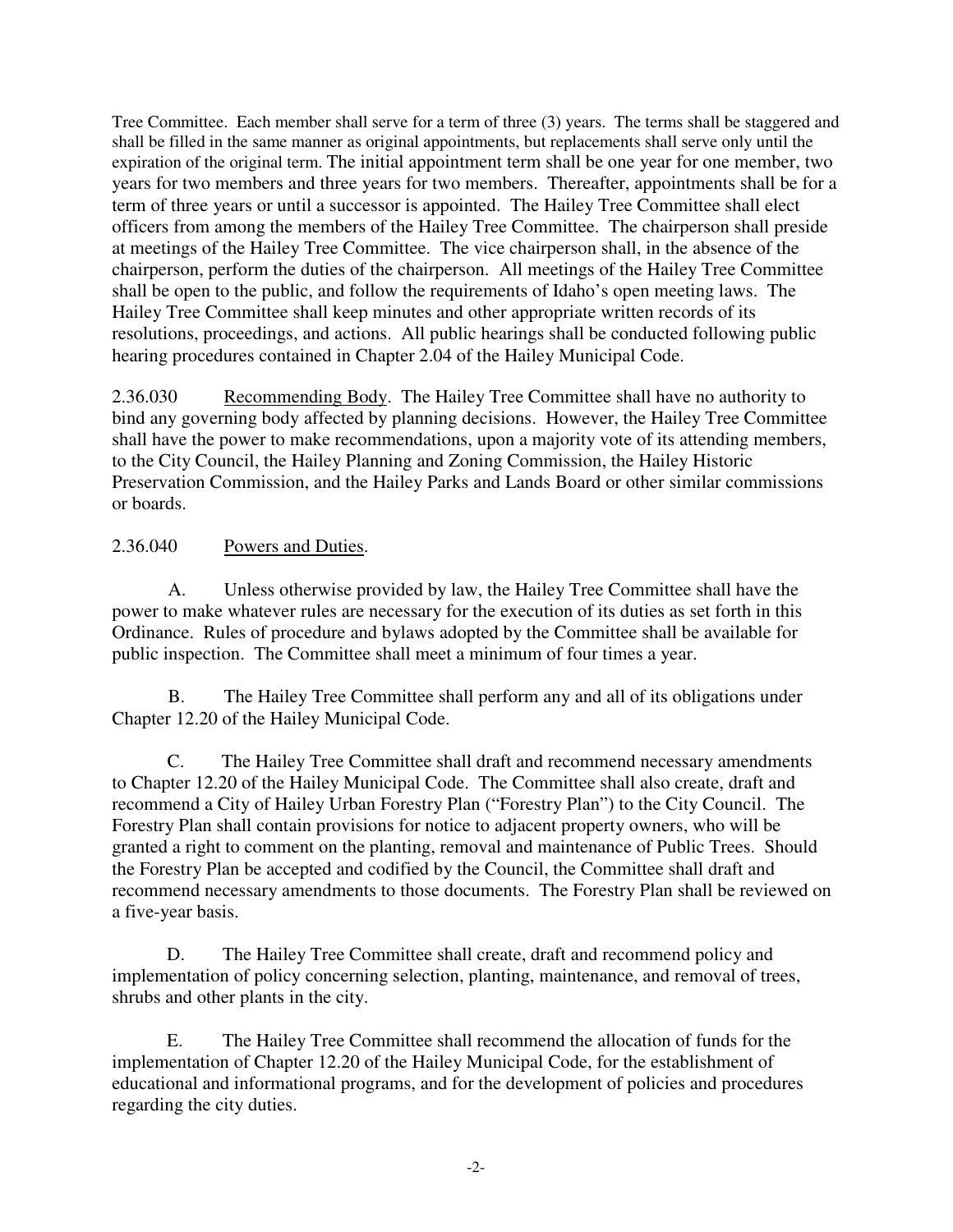F. The Committee shall establish criteria for licensing to contractors and others for the removal and maintenance of Public Trees within the City of Hailey.

G. The Committee shall keep the City of Hailey apprised of its activities.

2.36.050 Conflict of Interest. Each member of the Hailey Tree Committee shall be governed by the Ethics in Government Act, Idaho Code §§ 59-701 *et seq.*, as amended.

**Section 2.** Title 2 of the Hailey Municipal Code is amended by the addition a new Chapter 12.20, as follows:

### Chapter 12.20

### HAILEY TREE ORDINANCE

12,20.010 Purpose. The purpose of this ordinance is to establish policies, regulations, standards and guidelines necessary to ensure that the City of Hailey will continue to realize the benefits of its community forest. The provisions of this ordinance are enacted to:

- A. Plan maintenance of city trees with sound arboricultural practices and encourage tree diversity based on the Forestry Plan; and
- B. Promote public education of proper tree care practices.

 12,20.020 Definitions. For purposes of this Ordinance, the following words and phrases shall have the following meanings, unless another meaning is plainly intended:

 "City of Hailey Urban Forestry Plan" or "Forestry Plan" shall mean that plan recommended by the Hailey Tree Committee and adopted by the Hailey City Council, pursuant to Section 2.36.040 of the Hailey Municipal Code.

 "Flush Cut" shall mean cutting within the branch bark collar or ridge of a branch when pruning.

"Hailey Tree Committee" shall mean that committee established pursuant to Chapter 2.36 of the Hailey Municipal Code.

 "Private Tree" shall mean any Tree, Shrub or other woody vegetation not on Public Property.

 "Public Property" shall mean property owned by the City of Hailey, or a public right-ofway dedicated to the public, or a public easement. Public Property includes but is not limited to public streets, alleys and public parks.

 "Public Tree" shall mean any Tree, Shrub or other woody vegetation whose trunk is located wholly or partially on Public Property. The term "Public Tree" includes Street Trees.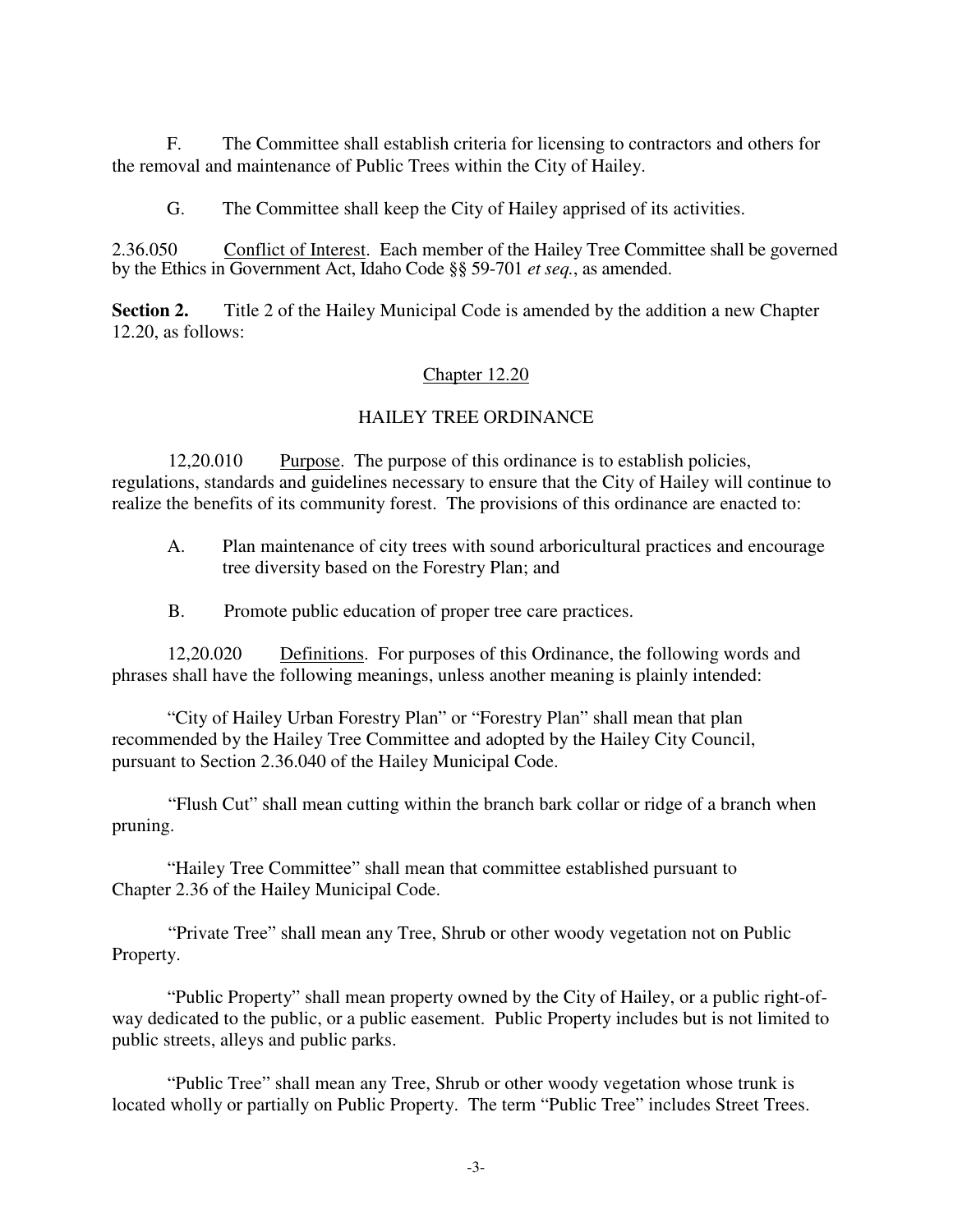"Shrub" shall mean a perennial, multiple stemmed woody plant often formed by a number of vertical or semi-upright branches arising from close or at ground level, where any branch is located wholly or partially on Public Property, and whose height at maturity is usually between three and fifteen feet and.

 "Street Tree" shall mean any Tree, Shrub, or other woody vegetation on lands within City of Hailey street rights-of-way.

 "Top" shall mean the act of lopping, rounding over or leaving long branch stubs when pruning, not pruning to an auxiliary branch.

"Tree" shall mean a woody perennial plant.

12.20.030 Public Trees.

12.20.030.01 No person, firm or legal entity shall plant, prune or remove any Public Tree without first obtaining an encroachment permit from the City of Hailey. All such permit applications shall be reviewed by the Hailey Tree Committee. The city may grant a permit or conditionally grant a permit only when such is consistent with provisions of this Chapter and/or other applicable laws or standards.

12.20.030.02 No person, firm or legal entity shall abuse, poison or mutilate any Public Tree, plant or Shrub or the root of any Public Tree, plant or Shrub, unless allowed pursuant to an encroachment permit issued under this Chapter.

12.20.030.03 No person, firm or legal entity shall Top any Public Tree or to Flush Cut any branch on Public Trees, unless allowed pursuant to an encroachment permit issued under this Chapter.

12.20.030.04 Any person, firm or legal entity contracting for the maintenance, removal or planting of Public Trees must enter into a contract for services with the City of Hailey. The contract shall be revocable for cause. Any person or entity must provide security in accordance with Section 12.16.080 of the Hailey Municipal Code.

 12.20.030.05 Any utility company shall, upon review, be granted a yearly permit that allows work on Street Trees. Permits shall be subject to the following restrictions:

 A. Work done on Public Trees and roots must meet the standards and practices as stated in the Forestry Plan.

B. The person or entity must provide security in accordance with Section 12.16.080 of the Hailey Municipal Code.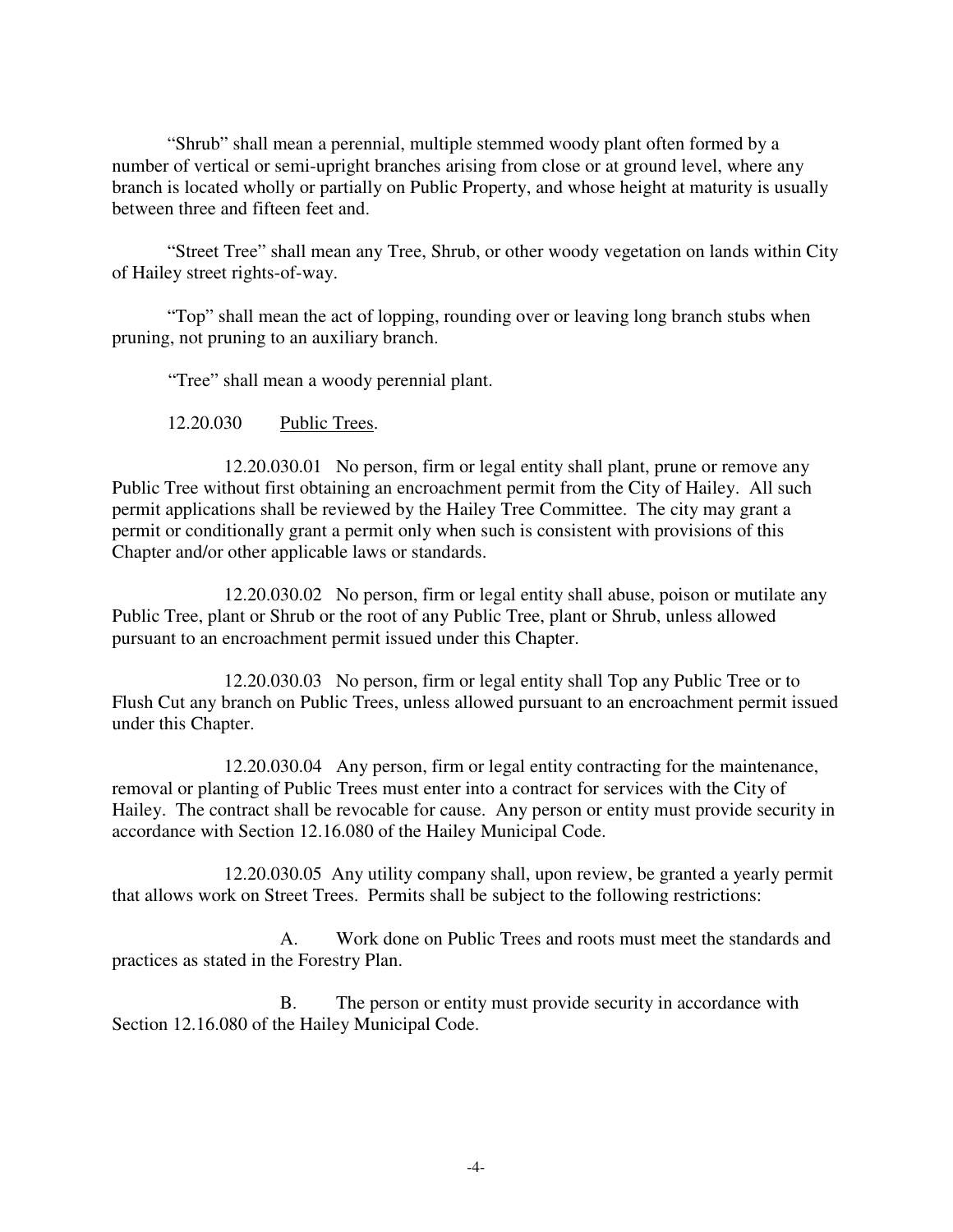12.20.030.06 Owners of property adjacent to a Street Tree shall notify the City of Hailey if they are unable to ensure adequate maintenance for that Street Tree. Adequate maintenance shall include sufficient water, mulching young trees, and protection from compaction or injury by vehicles or other causes.

 12.20.040 Exclusion. The City of Hailey has the right to plant, maintain, and remove any Public Tree or Shrub in order to promote public safety or to promote or implement the Forestry Plan.

## 12.20.050 Private Trees.

 12.20.050.01 Each private property owner shall maintain any Tree or shrub on their real property, regardless whether the trunk of a Tree or any branch of a shrub is partially on Public Property, so that such Trees or shrubs do not endanger the public or become hazardous to any public street, alley or other public right-of-way, public utilities or other Public Property, consistent with provisions of this Ordinance and/or other applicable laws or standards.

 12.20.050.02 Upon the discovery of a serious epidemic disease or pest in any Tree, the City of Hailey shall serve notice upon the owner of the Tree**,** whose trunk is located wholly or partially on private property, which shall require that owner to eradicate, remove or otherwise control such conditions within a given timeframe.

### 12.20.060 Enforcement.

12.20.60.01 Any person, firm or legal entity violating any provisions of this Chapter shall be guilty of a misdemeanor which shall be punishable by a maximum fine of \$300.00 or thirty (30) days in jail or both such fine and imprisonment.

 12.20.060.02 In addition to the penalties set forth in Section 12.20.060.01, above, any person, firm or legal entity whose actions cause damage to or the destruction of a Public Tree shall be liable to the City of Hailey for the value of the Public Tree and all costs incurred by the City of Hailey in caring for, treating, pruning, removing and/or replacing the Public Tree.

**Section 3.** If any section, paragraph, sentence or provision hereof or the application thereof to any particular circumstances shall ever be held invalid or unenforceable, such holding shall not affect the remainder hereof, which shall continue in full force and effect and applicable to all circumstances to which it may validly apply.

**Section 4.** All ordinances and parts of ordinances in conflict herewith are hereby repealed.

**Section 5.** This Ordinance shall be in full force and effect from and after its passage, approval, and publication according to law.